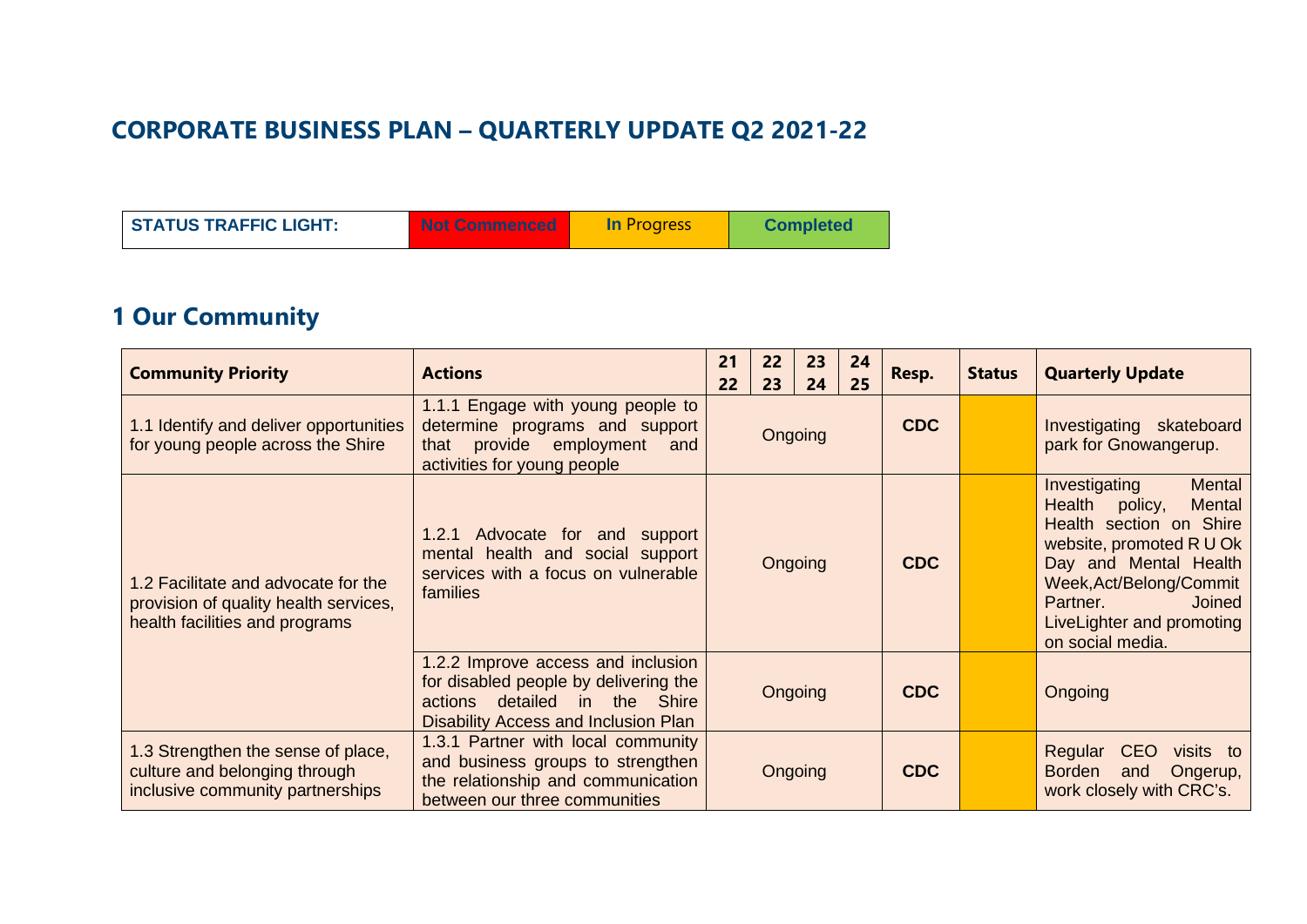|                                                                                                       | 1.3.2 Partner with local Noongars to<br>record their history, build trust and<br>to identify opportunities for<br>engagement and employment | Ongoing   |  |  | <b>CDC</b> |  | Currently consulting with<br>Noongar community on<br>Gnowangerup<br>springs<br>story boards and trails<br>interpretations. |                                                                                                                     |
|-------------------------------------------------------------------------------------------------------|---------------------------------------------------------------------------------------------------------------------------------------------|-----------|--|--|------------|--|----------------------------------------------------------------------------------------------------------------------------|---------------------------------------------------------------------------------------------------------------------|
| 1.4 Support local volunteer<br>organisations through initiatives that<br>reduce volunteer fatique and | 1.4.1 Partner with community<br>groups to support and deliver<br>community events and workshops                                             | Ongoing   |  |  |            |  |                                                                                                                            | Annual community grant<br>with<br>process,<br>partner<br>CRC's,<br>facilitate<br>services<br>emergency<br>meetings. |
| strengthen their resilience                                                                           | 1.4.2 Develop a database of<br>community resources and skills to<br>support community development                                           | $\bullet$ |  |  | <b>CDC</b> |  | In development.                                                                                                            |                                                                                                                     |
| 1.5 Support emergency services<br>planning, risk mitigation, response<br>and recovery                 | 1,5,1 Work with the LEMC to<br>continually improve emergency<br>response planning and delivery                                              | Ongoing   |  |  | <b>CRO</b> |  | Ongoing.                                                                                                                   |                                                                                                                     |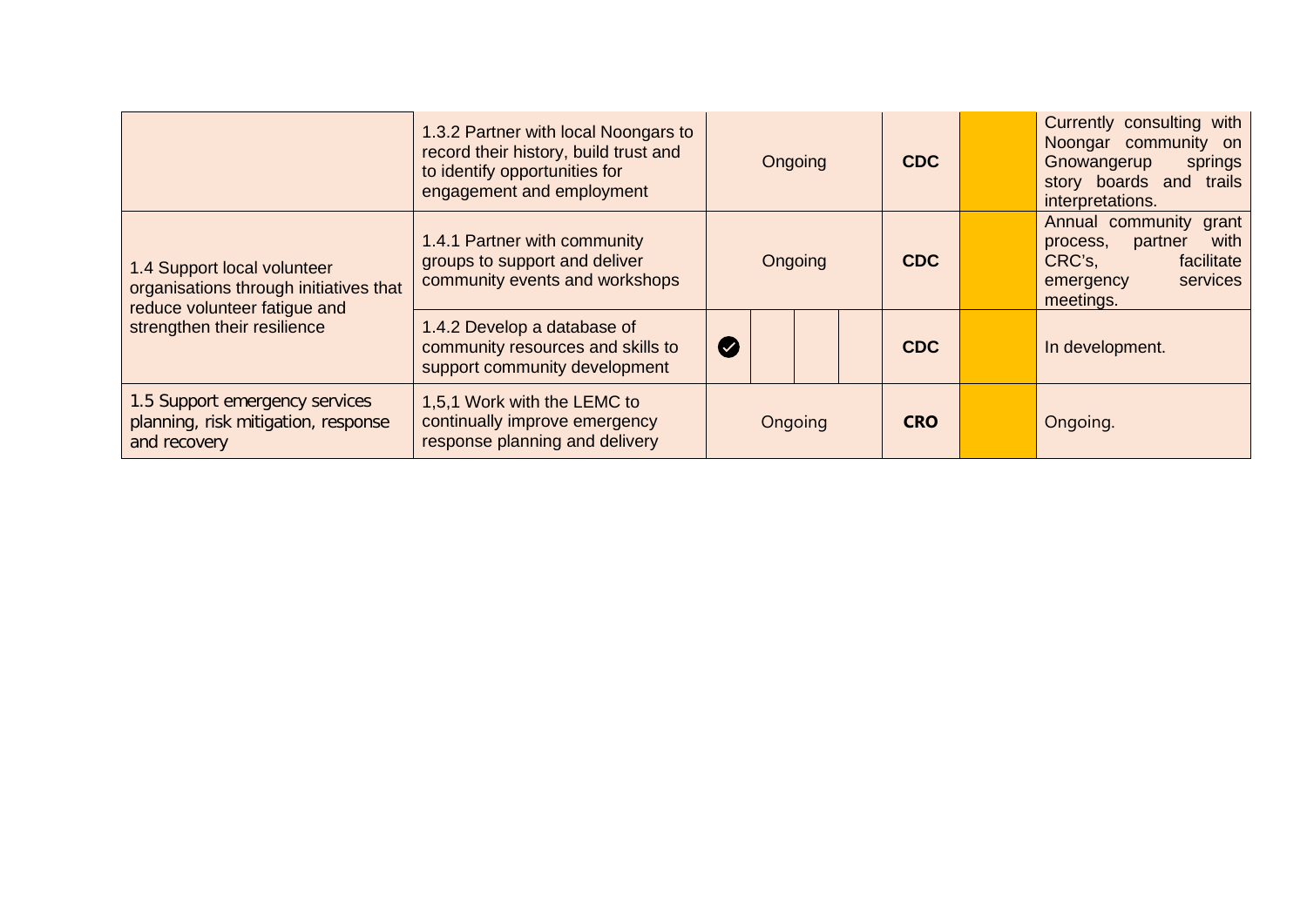## **2 Our Economy**

| <b>Community Priority</b>                                          | <b>Actions</b>                                                                                                                      | 21<br>22                   | 22<br>23 | 23<br>24 | 24<br>25   | Resp.      | <b>Status</b> | <b>Quarterly Update</b>                                                                                                                                                                                                            |
|--------------------------------------------------------------------|-------------------------------------------------------------------------------------------------------------------------------------|----------------------------|----------|----------|------------|------------|---------------|------------------------------------------------------------------------------------------------------------------------------------------------------------------------------------------------------------------------------------|
| 2.1 Support businesses and<br>business growth across the Shire     | 2.1.1 Support local business groups<br>to assist in business development<br>and job growth within the Shire                         | Ongoing                    |          |          |            | <b>CEO</b> |               | Liaising with<br>community and<br>business over<br>provision of housing<br>which is seen as a key<br>to business growth in<br>the Shire. Provided<br>letters of support to<br>local businesses for<br>State and Federal<br>Grants. |
|                                                                    | 2.1.2 Work with relevant state<br>agencies to release the industrial<br>lots in Quinn St                                            | $\boldsymbol{\mathcal{Z}}$ |          |          |            | <b>CEO</b> |               | Ongoing campaign<br>and lobbying to<br>reduce development<br>costs associated with<br>utilities head works                                                                                                                         |
| 2.2 Coordinated planning and<br>promotion of our Shire to visitors | 2.2.1 Partner with GS Treasures and<br><b>GSCORE/Outdoors Gt Southern and</b><br>local business to develop tourism<br>opportunities | Ongoing                    |          |          | <b>CDC</b> |            | Ongoing.      |                                                                                                                                                                                                                                    |
| and tourists                                                       | 2.2.2 Investigate tourism branding<br>and promotion opportunities                                                                   |                            |          |          |            | <b>CDC</b> |               | Not yet commenced.                                                                                                                                                                                                                 |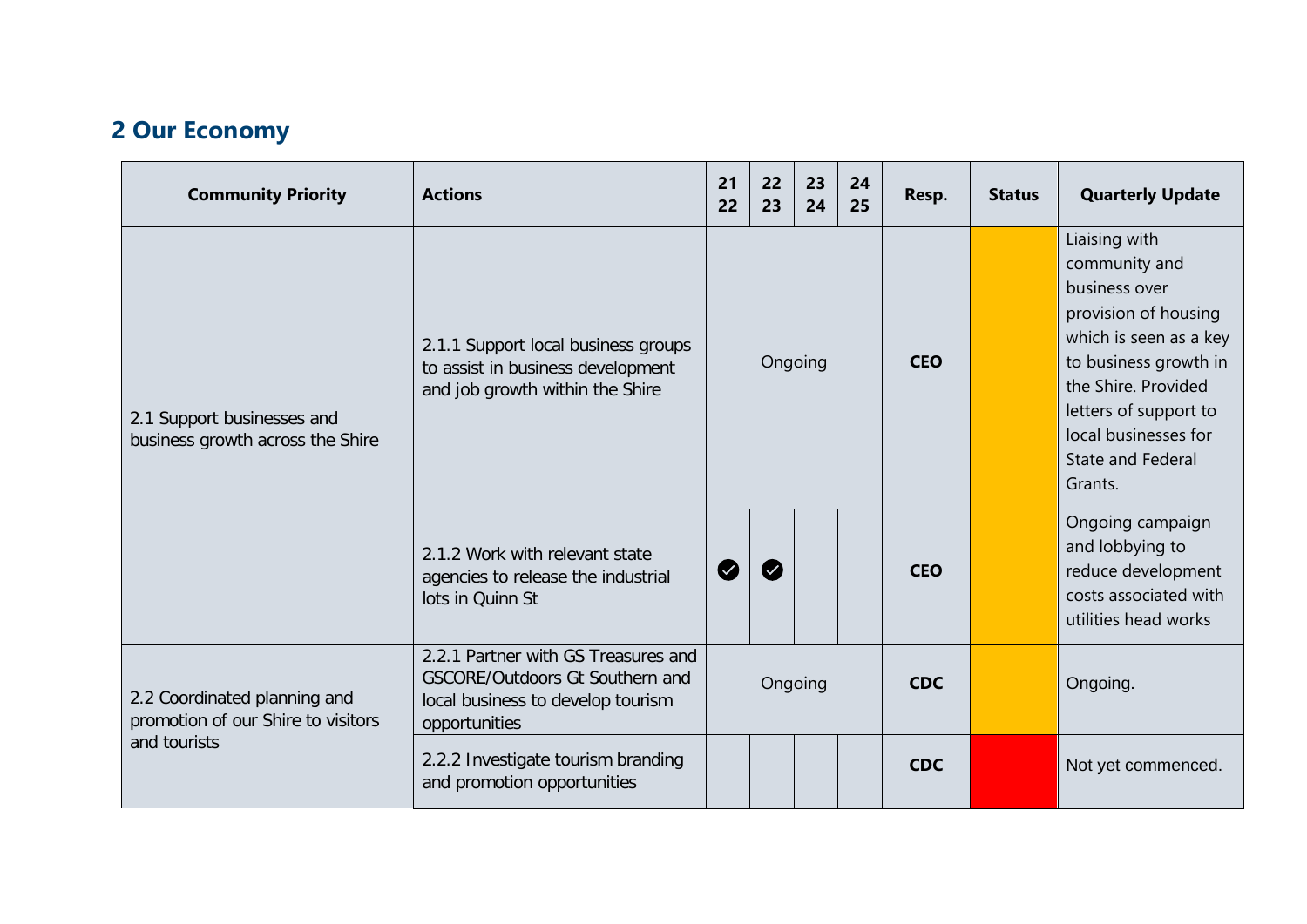|                                                            | 2.2.3 Plan and deliver an extension<br>to the Gnowangerup Heritage Trail                                 |         | <b>CDC</b>  | <b>Currently consulting</b><br>with Noongar<br>community on<br>Gnowangerup springs<br>and trails<br>interpretations.                                    |
|------------------------------------------------------------|----------------------------------------------------------------------------------------------------------|---------|-------------|---------------------------------------------------------------------------------------------------------------------------------------------------------|
|                                                            | 2.2.4 Investigate the opportunity of<br>attracting a major event, festival or<br>attraction to the Shire | IV.     | <b>CDC</b>  | Investigating "Stay on<br>your Feet" Weekend.                                                                                                           |
| 2.3 Local businesses and the Shire                         | 2.3.1 Advocate for improved<br>communications infrastructure.                                            | Ongoing | <b>DCEO</b> | In progress.<br>Superloop now<br>operational in parts of<br><b>GNP Shire.</b>                                                                           |
| have access to diverse skills, and<br>appropriate services | 2.3.2 Work with relevant<br>stakeholders to attract small<br>business and trades to the Shire            | Ongoing | <b>CEO</b>  | Ongoing discussions<br>with business about<br>support for trades and<br>small business and as<br>part of the review of<br>the Local Planning<br>Scheme. |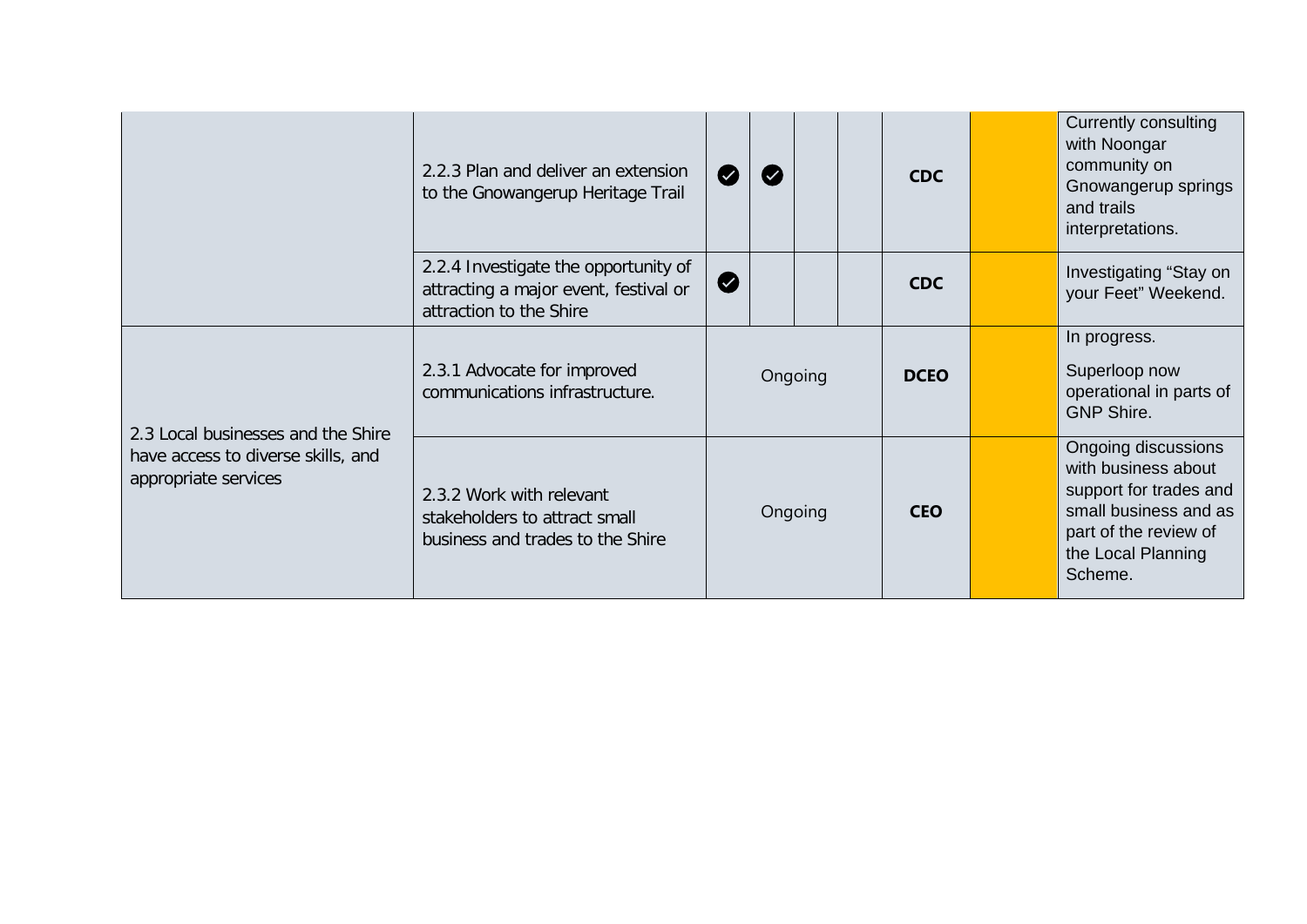#### **3 Our Infrastructure**

| <b>Community Priority</b>                                                                                                      | <b>Actions</b>                                                                                                                                                             | 21<br>22         | 22<br>23 | 23<br>24 | 24<br>25 | Resp.       | <b>Status</b> | <b>Quarterly Update</b>                                                                                                                                                                                                                                                                        |
|--------------------------------------------------------------------------------------------------------------------------------|----------------------------------------------------------------------------------------------------------------------------------------------------------------------------|------------------|----------|----------|----------|-------------|---------------|------------------------------------------------------------------------------------------------------------------------------------------------------------------------------------------------------------------------------------------------------------------------------------------------|
| 3.1 Parks, gardens, streetscapes,<br>recreational and social spaces are<br>safe and encourage active and<br>healthy lifestyles | 3.1.1 Identify opportunities to<br>improve streetscaping in all 3<br>towns in a manner that is<br>consistent and reflects our heritage                                     | Ø                |          |          |          | <b>MW</b>   |               | Projects in all three<br>towns commenced<br>and/or completed<br>under Drought<br>Communities<br>Program funding.                                                                                                                                                                               |
| 3.2 We prepare and maintain our<br>assets and infrastructure for<br>current and future community use                           | 3.2.1 Conduct the statutory review<br>of the Local Planning Scheme to<br>promote community and economic<br>development                                                     | $\boldsymbol{z}$ |          |          |          | <b>TP</b>   |               | <b>Local Planning</b><br><b>Scheme Review</b><br>document underway<br>and should be<br>completed for<br>adoption by Council<br>for the October 2021<br>OCM. Consultants<br>have been appointed<br>for the new Local<br><b>Planning Strategy</b><br>also due to<br>commence in October<br>2021. |
|                                                                                                                                | 3.2.2 Develop and implement a<br>comprehensive Asset Management<br>framework to ensure a strategic<br>approach to infrastructure planning,<br>maintenance, and enhancement | $\bullet$        |          |          |          | <b>DCEO</b> |               | <b>New Asset</b><br><b>Management Plans</b><br>adopted by Council<br>July 2021.                                                                                                                                                                                                                |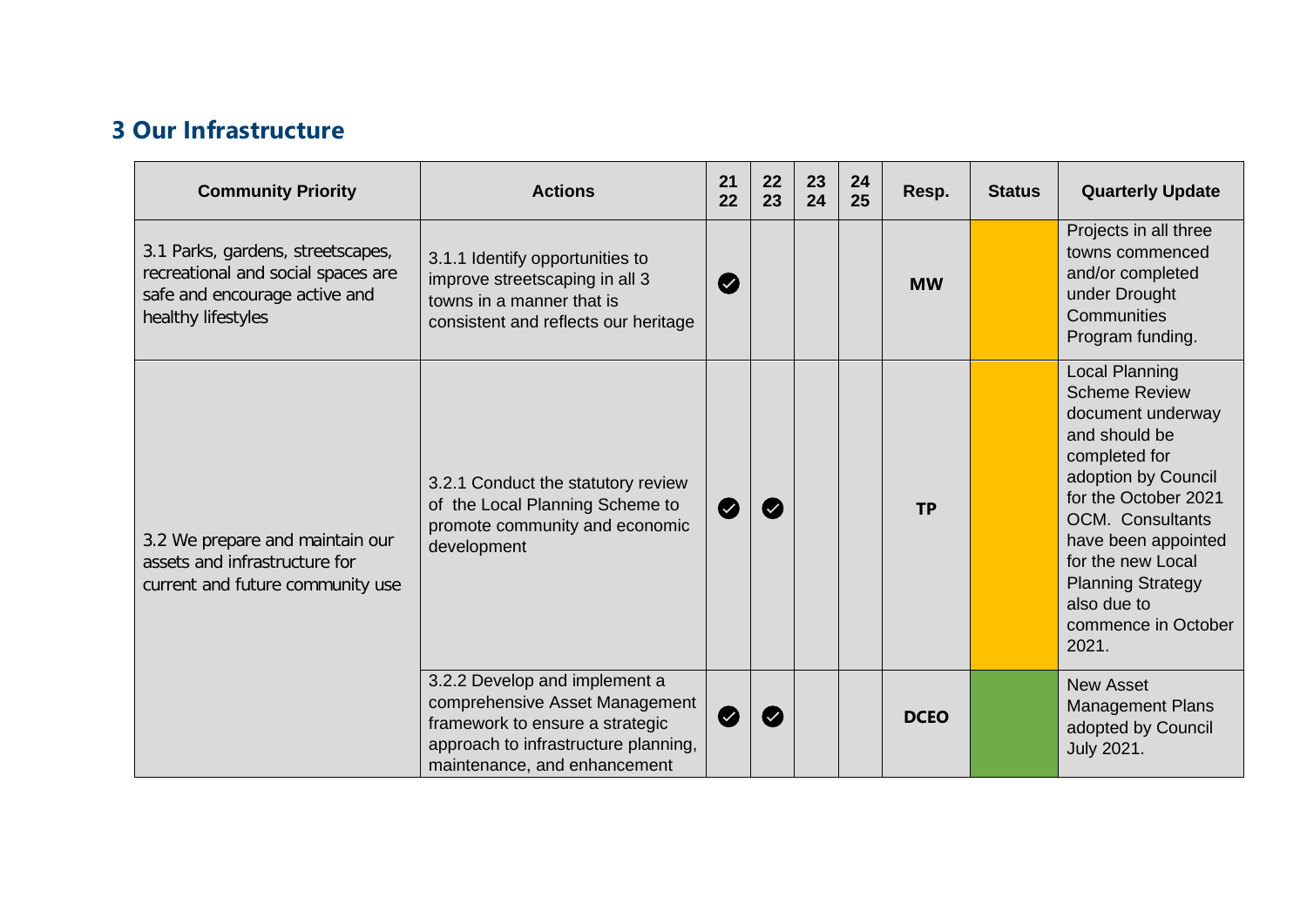### **4 Our Natural Environment**

| <b>Community Priority</b>                                            | <b>Actions</b>                                                                                                                            | 21<br>22     | 22<br>23 | 23<br>24 | 24<br>25 | Resp.       | <b>Status</b> | <b>Quarterly Update</b>                                                                                                                                               |
|----------------------------------------------------------------------|-------------------------------------------------------------------------------------------------------------------------------------------|--------------|----------|----------|----------|-------------|---------------|-----------------------------------------------------------------------------------------------------------------------------------------------------------------------|
| 4.1 A high standard of<br>environmental health and waste<br>services | 4.1.1. Investigate opportunities to<br>improve shire waste services and<br>facilities                                                     | Ø            |          |          |          | <b>AWMC</b> |               | Ongoing                                                                                                                                                               |
|                                                                      | 4.1.2 Develop and adopt a<br>compliant Public Health Plan and<br>progressively deliver agreed actions                                     | Ø            |          |          |          | <b>DCEO</b> |               | In progress. Final<br>draft of Public Health<br>Plan will be<br>completed by end of<br>Q2.                                                                            |
|                                                                      | 4.2.1 Partner with relevant agencies<br>and local stakeholders such as the<br>NSPNR to preserve and/or enhance<br>the natural environment | Ongoing      |          |          |          | <b>CEO</b>  |               | <b>Pursuing NSPNR as</b><br>possible contractor for<br>mosquito and weed<br>control in the Shire                                                                      |
| 4.2 Conservation of our natural<br>environment                       | 4.2.2 Deliver water conservation<br>projects for the Drought<br>Communities Relief program                                                | $\checkmark$ |          |          |          | <b>CEO</b>  |               | CEO is now a<br>member of the<br><b>Regional Drought</b><br><b>Resilience Committee</b><br>looking at projects<br>and strategies to<br>develop drought<br>resilience. |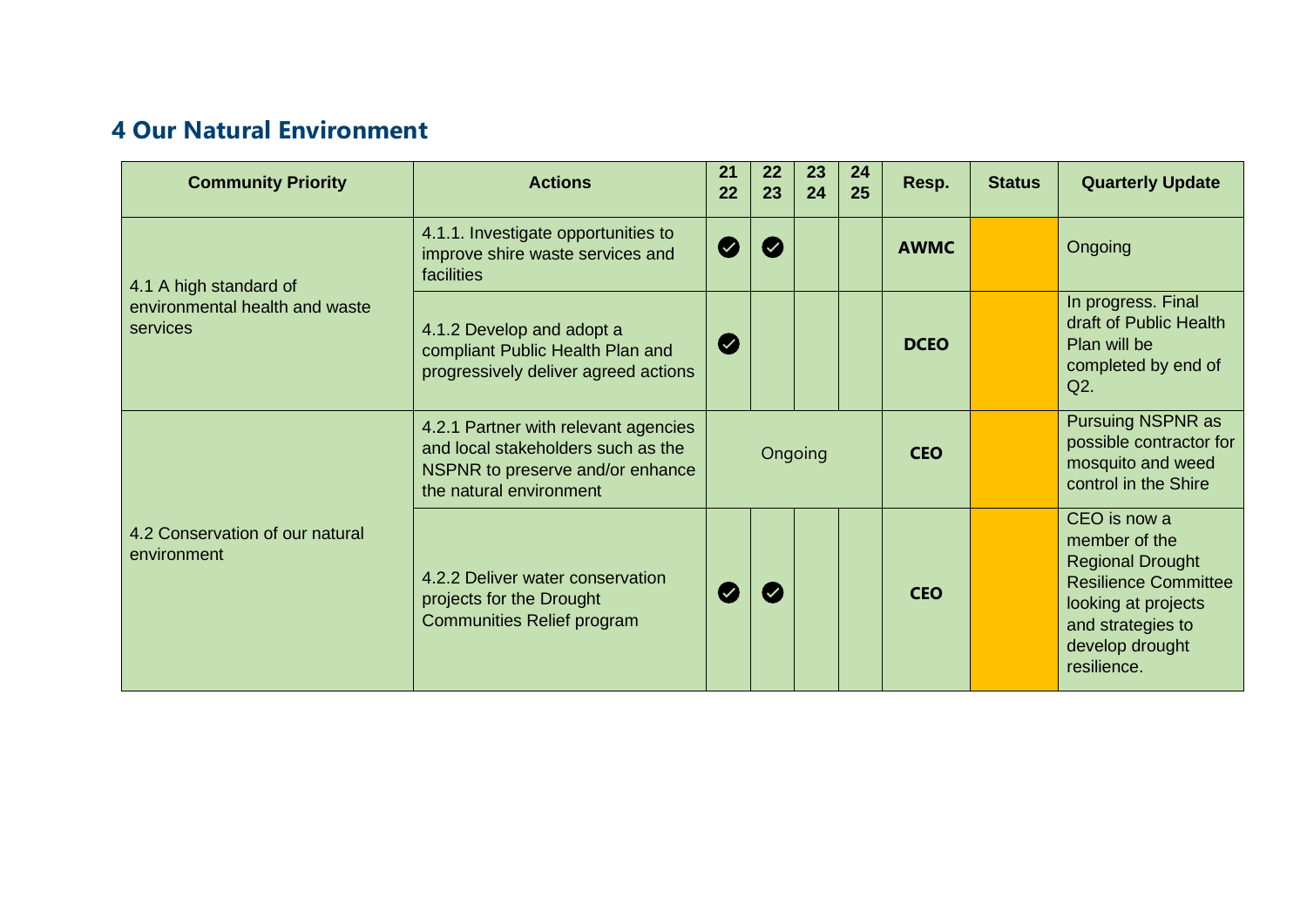# **5 Our Organisation**

| <b>Community Priority</b>                                                                       | <b>Actions</b>                                                                                                                           | 21<br>22                 | 22<br>23 | 23<br>24   | 24<br>25 | Resp.                                                                                        | <b>Status</b> | <b>Quarterly Update</b>                                                                                                                                                                     |
|-------------------------------------------------------------------------------------------------|------------------------------------------------------------------------------------------------------------------------------------------|--------------------------|----------|------------|----------|----------------------------------------------------------------------------------------------|---------------|---------------------------------------------------------------------------------------------------------------------------------------------------------------------------------------------|
| 5.1 Investment in the skills and<br>capabilities of our staff and leaders                       | Continue representation on relevant<br>Boards, Committees and working<br>groups to influence positive local<br>and regional outcomes     | Ongoing                  |          |            |          | <b>CEO</b>                                                                                   |               | <b>Represent the Shire</b><br>at VROC, WALGA<br>and Roads Forums as<br>well as lobbying for<br>results for issues<br>which have been<br>identified as key<br>result areas for the<br>Shire. |
|                                                                                                 | Organise professional development<br>opportunities and mentoring support<br>to develop the capability of staff and<br><b>Councillors</b> |                          |          | <b>CEO</b> |          | <b>Significant training</b><br>underway for staff<br>moving to new roles<br>within the Shire |               |                                                                                                                                                                                             |
| 5.2 Shire communication is<br>consistent, engaging, and inclusive                               | Develop and implement a simple<br>Engagement Toolkit to assist with<br>community engagement                                              | Ø                        |          |            |          | <b>CDC</b>                                                                                   |               | Not commenced.                                                                                                                                                                              |
| 5.3 Forward planning and<br>implementation of relevant plans to<br>achieve strategic priorities | Deliver the scheduled reviews of the<br><b>Shire Integrated Planning</b><br><b>Framework</b>                                             | $\overline{\mathcal{L}}$ |          |            |          | <b>DCEO</b>                                                                                  |               | <b>Updated Strategic</b><br><b>Community Plan and</b><br><b>Corporate Business</b><br>Plan completed and<br>adopted August 2021.                                                            |